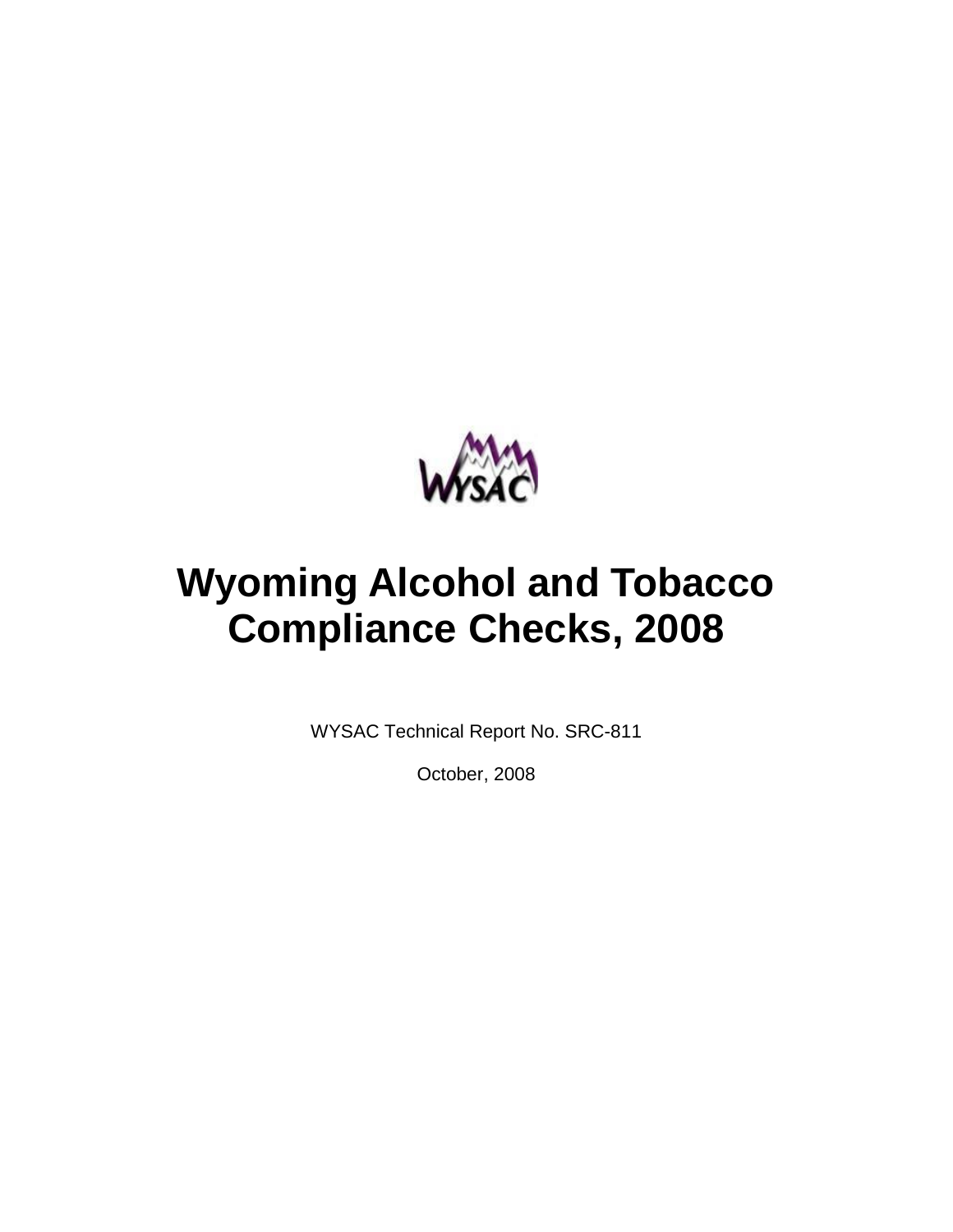## **Wyoming Alcohol and Tobacco Compliance Checks, 2008**

By

W. Trent Holder, Assistant Research Scientist

With the assistance of

Bistra Anatchkova, Ph.D., Survey Research Center Manager Brianne Wold, Research Aide Perrin Recks, Research Aide

#### **Wyoming Survey & Analysis Center**

University of Wyoming 1000 E. University Ave, Dept. 3925 Laramie, WY 82071 (307) 766-2189 • wysac@uwyo.edu www.uwyo.edu/wysac

Citation for this document: WYSAC (2008) *Wyoming Alcohol and Tobacco Compliance Checks, 2008,* by Holder, W. T. (WYSAC Technical Report No. SRC-811). Laramie, WY: Wyoming Survey & Analysis Center, University of Wyoming.

Short reference: WYSAC (2008), *Alcohol and Tobacco Compliance*.

© Wyoming Survey & Analysis Center, 2008.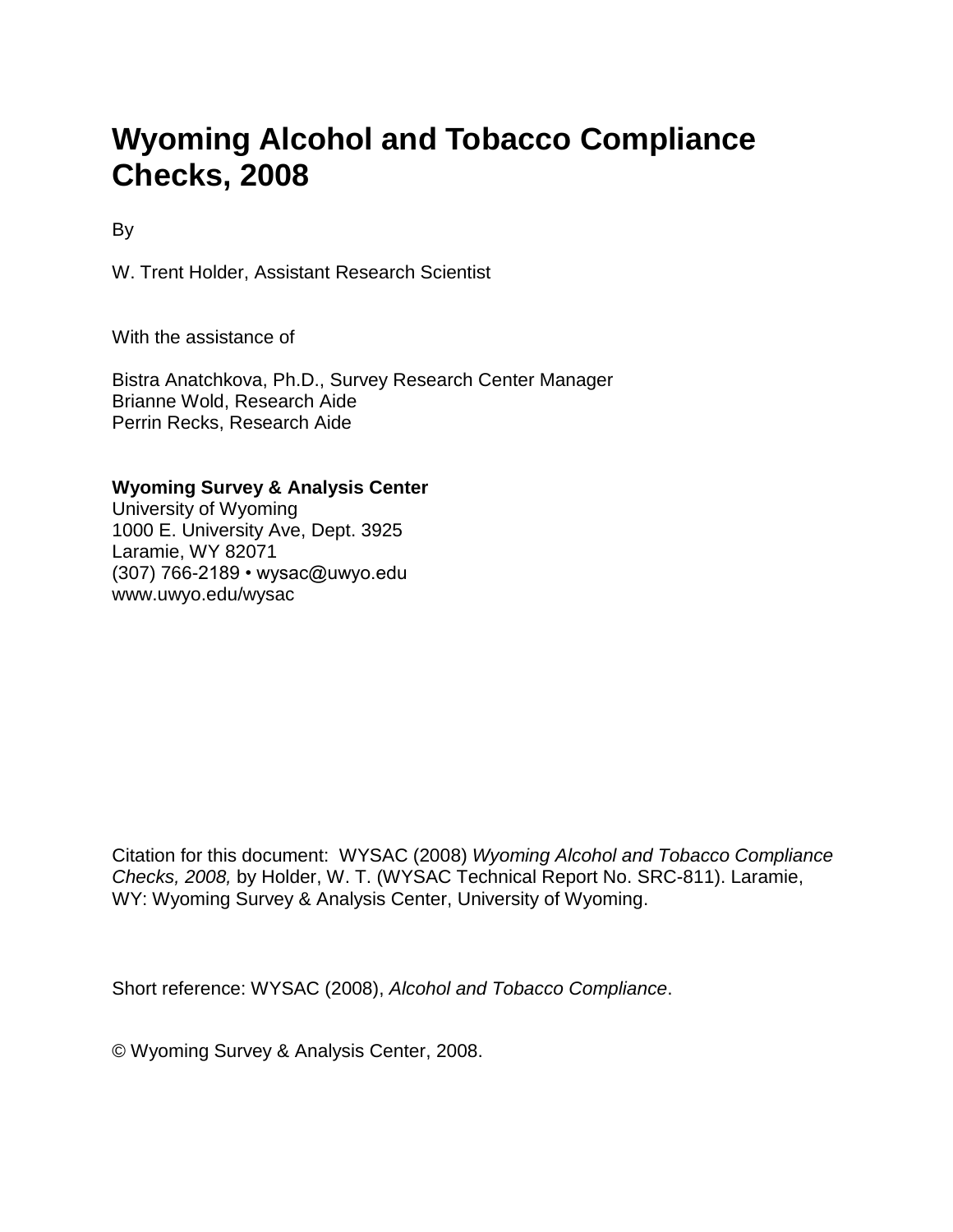### **Table of Contents**

### **List of Tables**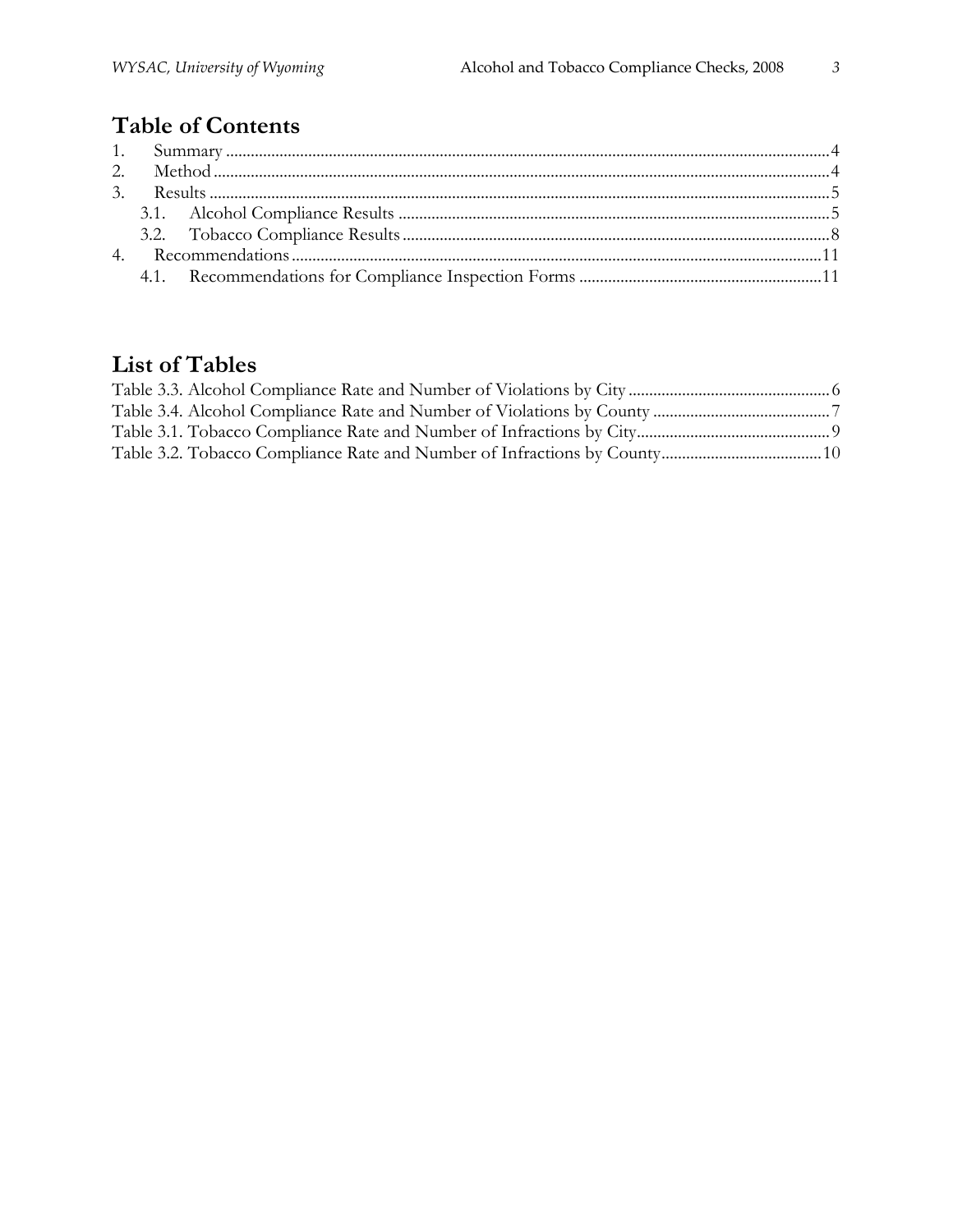## **Wyoming Alcohol and Tobacco Compliance Checks, 2008**

#### **1. Summary**

In January, 2008 the Wyoming Association of Sheriffs and Chiefs of Police (WASCP) enlisted the Wyoming Survey & Analysis Center (WYSAC) to enter into a database and analyze Wyoming law enforcement tobacco and alcohol compliance inspection forms.

Data entry began in March and concluded on September 23<sup>rd</sup>, 2008. After the inspection forms were entered, the dataset was analyzed. Summary tables are found in Section 3 of this report. A total of 1133 alcohol and 819 tobacco inspection compliance forms were entered. Of those, 1083 alcohol and 817 tobacco forms were found to be valid and subsequently included in analyses.

#### **2. Method**

Inspection forms were delivered to WYSAC by the Wyoming Association of Sheriffs and Chiefs of Police. Forms were hand entered by trained WYSAC staff into a custom-built Microsoft Access Database.

Once data input was completed, the database was imported into SPSS 15.0 where cross-tabulations and frequency tables were generated. Finally, the database was converted into a Microsoft Excel file for electronic delivery to WASCP.

Inspection forms indicating only a warning was issued were considered a violation of compliancy for data analysis purposes, though no citations were issued. Data which represented an unsuccessful attempt (i.e., business closed, no longer selling alcohol/tobacco, educational check) were considered a null attempt and not included in the total compliance check count or calculations. Compliance rates were calculated by dividing the number of non-infractions reported by the number of compliance checks performed. This rate is considered valid because all compliance forms had a resolution resulting in no data considered missing.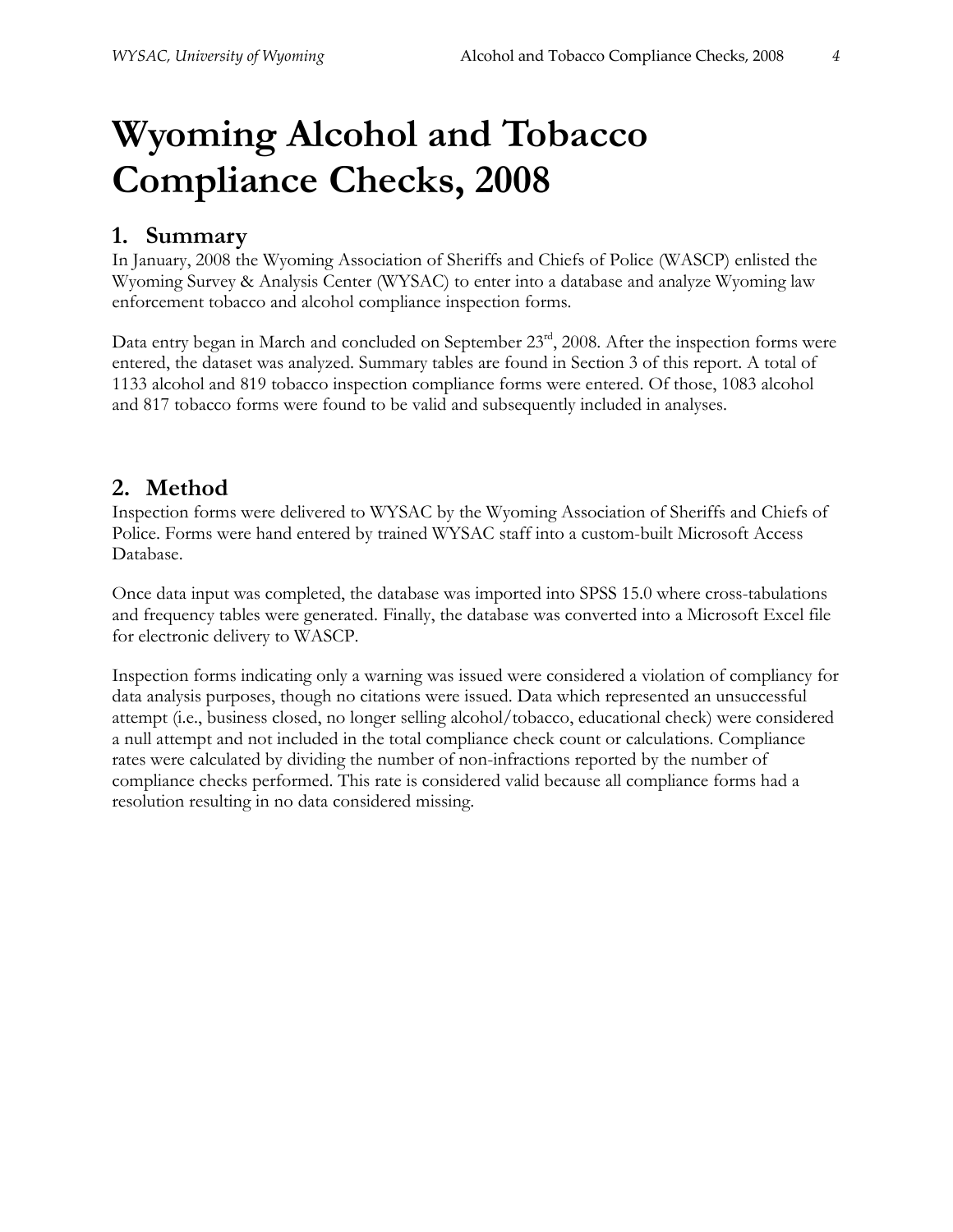#### **3. Results**

#### 3.1. Alcohol Compliance Checks Results

1133 alcohol compliance check forms were submitted to WYSAC. After removing null attempt checks, because the establishment was closed or did not serve alcohol or the check was for educational purposes, a total of 1083 valid checks were used for calculations.

Inspection forms indicating only a warning was issued were considered a violation of compliancy for data analysis purposes, though no citations were issued. Data which represented an unsuccessful attempt because the business was closed were considered a null attempt and not included in the total compliance check count or calculations. Compliance rates were calculated by dividing the number of non-infractions reported by the number of compliance checks performed. Each qualifying establishment received one of three values: no violation, a citation (for prohibited sales to minors, knowingly allowed minors in licensed room, or both), or a warning.

Forms were returned for 16 counties, the same number as in 2007, and 40 cities, which is 9 more than in 2007. Table 3.1. displays the alcohol compliance rate and infraction listed by city. Overall statewide compliance for all reporting counties and cities was 79.1%, which is a decrease of 2 percentage points from 81.1% in 2007. It should be noted that different cities submitted different amounts of checks between 2007 and 2008 so this comparison should not be considered as a "statewide compliance" but rather a comparison of the overall compliance rates of 2007 and 2008.

The cities of Alcova, Barnum, Hillsdale, Hudson, Kinnear, LaBarge, Pavillion, Shoshoni, and Thayne all had perfect compliance rates of 100%. Afton, Riverton, and Torrington had compliance rates between 90% and 99.9%. Cheyenne, Cody, Douglas, Evanston, Glenrock, Green River, Kemmerer, Lander, and Powell all had compliance rates between 80% and 89.9%. The cities of Casper, Gillette, Jackson, Laramie, Lovell, Rock Springs, and Sheridan had rates between 70% and 79.9%. Alpine, Cokeville, Dubois, Evansville, and Rawlins had rates between 60% and 69.9% while Midwest, Thermopolis, and Wilson were between 30% and 50%. The cities of Burns, Edgerton, Star Valley, and Teton Village all had compliance rates of 0%. It should be noted that for many of these cities there were very small sample sizes (5 or less) which can result in more extreme rates (100% or  $0\%$ ).

Results by county, presented in Table 3.2, indicate that Goshen county had the highest compliance rate at 94.6% and Fremont county was also above 90% compliant. The counties of Converse, Laramie, Lincoln, Park, and Uinta all had compliance rates between 80% and 89.9%. Albany, Big Horn, Campbell, Natrona, Sheridan, and Sweetwater counties all had rates between 70% and 79.9% while Carbon and Teton counties were between 60% and 69.9%. Hot Springs county had the lowest reported alcohol compliance rate at 44.4%.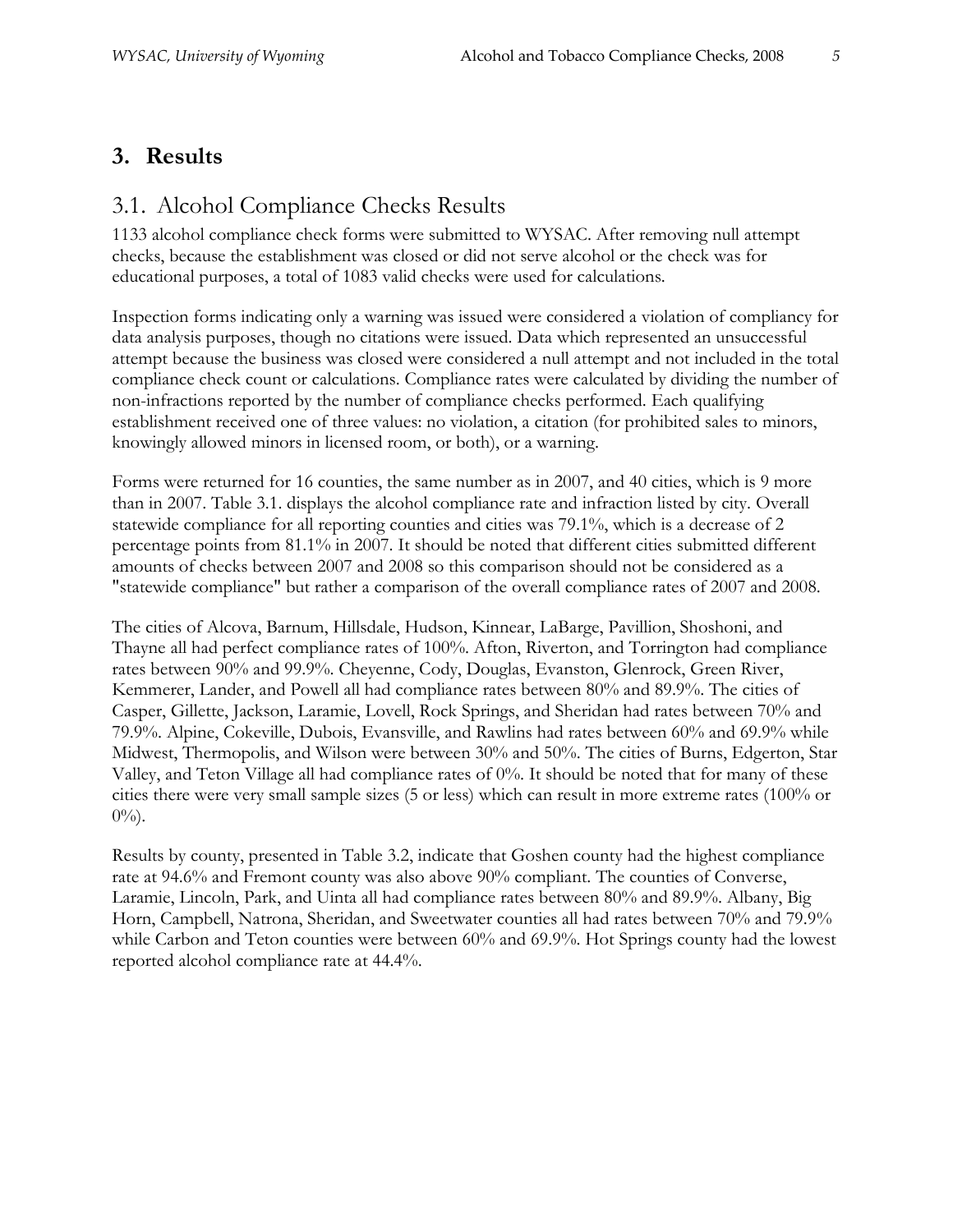|                    |                      | <b>Compliances</b> | N <sub>o</sub>          | <b>Prohibited</b><br><b>Sales</b> | <b>Allows Minor</b><br><b>Access</b> |                  | <b>Compliance</b> |
|--------------------|----------------------|--------------------|-------------------------|-----------------------------------|--------------------------------------|------------------|-------------------|
| <b>County</b>      | <b>City</b>          | <b>Checks</b>      | <b>Infractions</b>      | <b>Violation</b>                  | <b>Violation</b>                     | <b>Warning</b>   | Rate              |
| Lincoln            | <b>Afton</b>         | 18                 | 17                      | 1                                 | $\mathbf 0$                          | 0                | 94.4%             |
| Natrona            | Alcova               | 3                  | 3                       | $\pmb{0}$                         | $\mathbf 0$                          | $\pmb{0}$        | 100.0%            |
| Lincoln            | <b>Alpine</b>        | 15                 | 10                      | 5                                 | $\mathbf 0$                          | $\pmb{0}$        | 66.7%             |
| Johnson            | <b>Barnum</b>        | 1                  | 1                       | $\pmb{0}$                         | $\boldsymbol{0}$                     | $\mathbf 0$      | 100.0%            |
| Laramie            | <b>Burns</b>         | 1                  | 0                       | 1                                 | $\boldsymbol{0}$                     | $\mathbf 0$      | 0.0%              |
| Natrona            | <b>Casper</b>        | 158                | 122                     | 35                                | $\mathbf 0$                          | $\mathbf{1}$     | 77.2%             |
| Laramie            | <b>Cheyenne</b>      | 136                | 114                     | 20                                | $\pmb{0}$                            | $\overline{2}$   | 83.8%             |
| Park               | Cody                 | 47                 | 40                      | $\,6$                             | $\mathbf 0$                          | 1                | 85.1%             |
| Lincoln            | <b>Cokeville</b>     | 3                  | $\overline{2}$          | 1                                 | $\boldsymbol{0}$                     | $\pmb{0}$        | 66.7%             |
| Converse           | <b>Douglas</b>       | 15                 | 12                      | 3                                 | $\boldsymbol{0}$                     | $\boldsymbol{0}$ | 80.0%             |
| Fremont            | <b>Dubois</b>        | 3                  | $\overline{2}$          | 1                                 | $\mathbf 0$                          | $\mathbf 0$      | 66.7%             |
| Natrona            | Edgerton             | $\overline{2}$     | $\mathbf 0$             | $\overline{2}$                    | $\mathbf 0$                          | $\pmb{0}$        | 0.0%              |
| Uinta              | <b>Evanston</b>      | 71                 | 57                      | 14                                | $\mathbf 0$                          | $\mathbf 0$      | 80.3%             |
| Natrona            | <b>Evansville</b>    | $\,6$              | 4                       | $\overline{2}$                    | $\boldsymbol{0}$                     | $\pmb{0}$        | 66.7%             |
| Campbell           | Gillette             | 22                 | 16                      | $\,6$                             | $\boldsymbol{0}$                     | $\mathbf 0$      | 72.7%             |
| Converse           | <b>Glenrock</b>      | 12                 | 10                      | $\overline{c}$                    | $\mathbf 0$                          | $\pmb{0}$        | 83.3%             |
| Sweetwater         | <b>Green River</b>   | 12                 | 10                      | $\overline{2}$                    | $\pmb{0}$                            | $\pmb{0}$        | 83.3%             |
| Laramie            | <b>Hillsdale</b>     | $\overline{2}$     | $\overline{2}$          | $\pmb{0}$                         | $\mathbf 0$                          | $\pmb{0}$        | 100.0%            |
| Fremont            | <b>Hudson</b>        | 1                  | 1                       | $\boldsymbol{0}$                  | $\boldsymbol{0}$                     | $\mathbf 0$      | 100.0%            |
| Teton              | <b>Jackson</b>       | 83                 | 60                      | 17                                | $\boldsymbol{0}$                     | $\,6$            | 72.3%             |
| Lincoln            | <b>Kemmerer</b>      | 18                 | 15                      | $\overline{c}$                    | $\mathbf 0$                          | $\mathbf{1}$     | 83.3%             |
| Fremont            | Kinnear              | $\overline{2}$     | $\overline{2}$          | $\pmb{0}$                         | $\pmb{0}$                            | $\pmb{0}$        | 100.0%            |
| Lincoln            | LaBarge              | $\overline{2}$     | $\overline{2}$          | $\mathbf 0$                       | $\mathbf 0$                          | $\pmb{0}$        | 100.0%            |
| Fremont            | Lander               | 30                 | 26                      | 3                                 | $\boldsymbol{0}$                     | 1                | 86.7%             |
| Albany             | Laramie              | 67                 | 51                      | 16                                | $\boldsymbol{0}$                     | $\mathbf 0$      | 76.1%             |
| <b>Big Horn</b>    | Lovell               | $\overline{7}$     | 5                       | $\overline{\mathbf{c}}$           | $\mathbf 0$                          | $\mathbf 0$      | 71.4%             |
| Natrona            | <b>Midwest</b>       | $\overline{c}$     | 1                       | $\mathbf{1}$                      | $\pmb{0}$                            | $\pmb{0}$        | 50.0%             |
| Fremont            | <b>Pavillion</b>     | $\overline{1}$     | $\overline{1}$          | $\mathbf 0$                       | $\mathbf 0$                          | $\pmb{0}$        | 100.0%            |
| Park               | <b>Powell</b>        | 66                 | 57                      | $\overline{7}$                    | 0                                    | $\overline{2}$   | 86.4%             |
| Carbon             | Rawlins              | 33                 | 23                      | $\boldsymbol{9}$                  | $\mathbf 0$                          | 1                | 69.7%             |
| Fremont            | Riverton             | 51                 | 48                      | 3                                 | $\pmb{0}$                            | $\pmb{0}$        | 94.1%             |
| Sweetwater         | <b>Rock Springs</b>  | 88                 | 63                      | 25                                | $\mathbf 0$                          | $\pmb{0}$        | 71.6%             |
| Sheridan           | Sheridan             | 48                 | 35                      | 12                                | $\pmb{0}$                            | $\mathbf 1$      | 72.9%             |
| Fremont            | Shoshoni             | 1                  | 1                       | 0                                 | $\mathbf 0$                          | $\mathbf 0$      | 100.0%            |
| Lincoln            | <b>Star Valley</b>   | 1                  | $\mathbf 0$             | 1                                 | $\mathbf 0$                          | $\mathbf 0$      | 0.0%              |
| Teton              | <b>Teton Village</b> | $\overline{2}$     | $\boldsymbol{0}$        | $\overline{2}$                    | $\pmb{0}$                            | $\pmb{0}$        | 0.0%              |
| Lincoln            | <b>Thayne</b>        | 4                  | $\overline{\mathbf{4}}$ | $\pmb{0}$                         | $\mathbf 0$                          | $\pmb{0}$        | 100.0%            |
| <b>Hot Springs</b> | <b>Thermopolis</b>   | $\overline{9}$     | 4                       | 5                                 | $\pmb{0}$                            | $\pmb{0}$        | 44.4%             |
| Goshen             | Torrington           | 37                 | 35                      | $\overline{2}$                    | $\mathbf 0$                          | $\mathbf 0$      | 94.6%             |
| Teton              | Wilson               | 3                  | 1                       | $\overline{2}$                    | $\mathbf 0$                          | $\mathbf 0$      | 33.3%             |
| Total              |                      | 1083               | 857                     | 210                               | $\mathbf 0$                          | 16               | 79.1%             |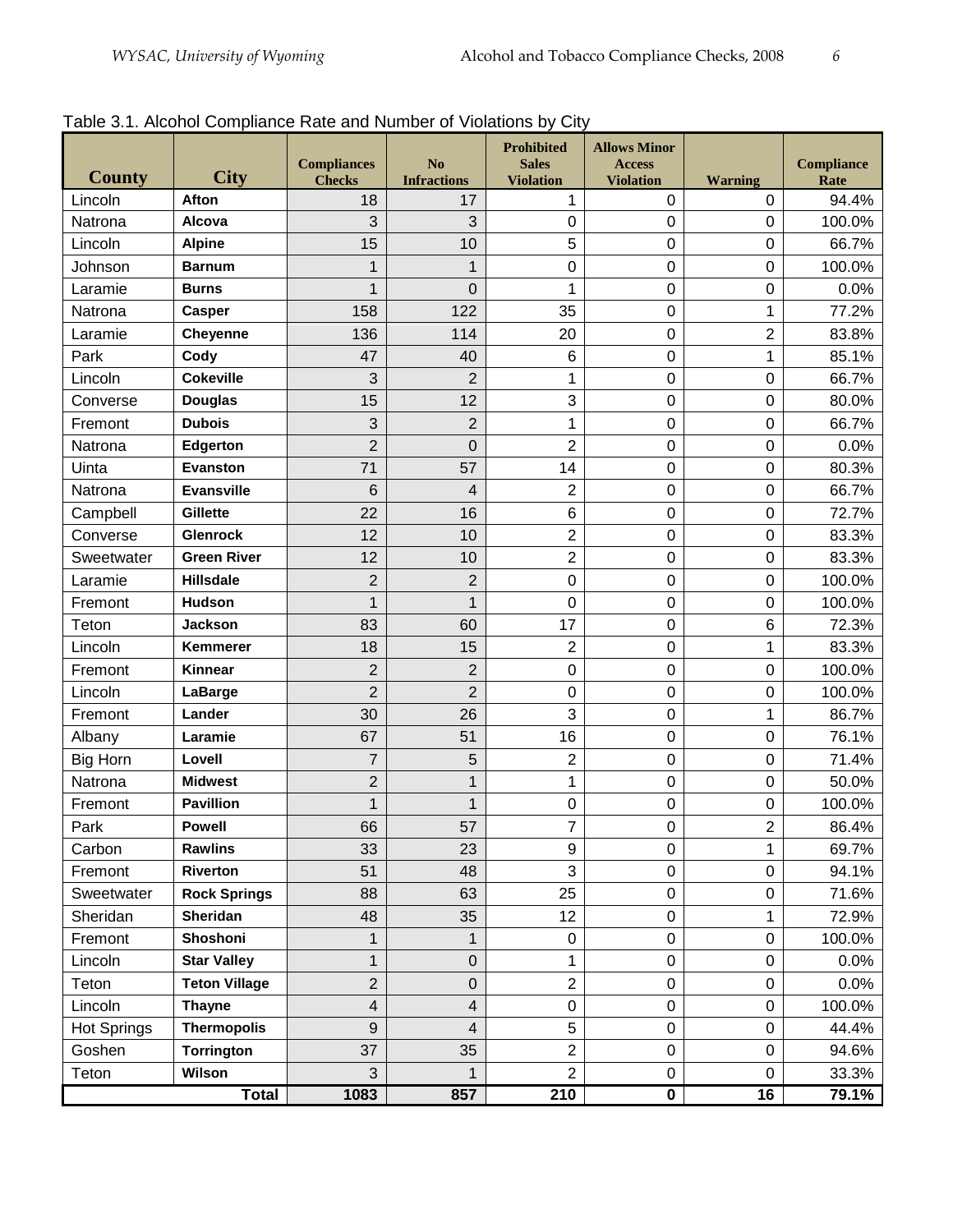| <b>County</b>      | <b>Compliances</b><br><b>Checks</b> | N <sub>o</sub><br><b>Infractions</b> | <b>Prohibited</b><br><b>Sales</b><br><b>Violation</b> | <b>Allows Minor</b><br><b>Access</b><br><b>Violation</b> | <b>Warning</b> | <b>Compliance</b><br>Rate |
|--------------------|-------------------------------------|--------------------------------------|-------------------------------------------------------|----------------------------------------------------------|----------------|---------------------------|
| Albany             | 67                                  | 51                                   | 16                                                    | 0                                                        | 0              | 76.1%                     |
| Big Horn           | $\overline{7}$                      | 5                                    | $\overline{2}$                                        | 0                                                        | 0              | 71.4%                     |
| Campbell           | 22                                  | 16                                   | 6                                                     | $\Omega$                                                 | 0              | 72.7%                     |
| Carbon             | 33                                  | 23                                   | 9                                                     | $\Omega$                                                 | 1              | 69.7%                     |
| Converse           | 27                                  | 22                                   | 5                                                     | 0                                                        | $\Omega$       | 81.5%                     |
| Fremont            | 89                                  | 81                                   | 7                                                     | 0                                                        | 1              | 91.0%                     |
| Goshen             | 37                                  | 35                                   | $\overline{2}$                                        | 0                                                        | 0              | 94.6%                     |
| <b>Hot Springs</b> | 9                                   | 4                                    | 5                                                     | 0                                                        | $\Omega$       | 44.4%                     |
| Laramie            | 139                                 | 116                                  | 21                                                    | 0                                                        | $\overline{2}$ | 83.5%                     |
| Lincoln            | 61                                  | 50                                   | 10                                                    | 0                                                        | 1              | 82.0%                     |
| Natrona            | 172                                 | 131                                  | 40                                                    | 0                                                        | 1              | 76.2%                     |
| Park               | 113                                 | 97                                   | 13                                                    | 0                                                        | 3              | 85.8%                     |
| Sheridan           | 48                                  | 35                                   | 12                                                    | 0                                                        | 1              | 72.9%                     |
| Sweetwater         | 100                                 | 73                                   | 27                                                    | $\Omega$                                                 | 0              | 73.0%                     |
| Teton              | 88                                  | 61                                   | 21                                                    | $\Omega$                                                 | 6              | 69.3%                     |
| Uinta              | 71                                  | 57                                   | 14                                                    | 0                                                        | $\Omega$       | 80.3%                     |
| <b>Total</b>       | 1083                                | 857                                  | 210                                                   | $\mathbf 0$                                              | 16             | 79.1%                     |

Table 3.2. Alcohol Compliance Rate and Number of Violations by County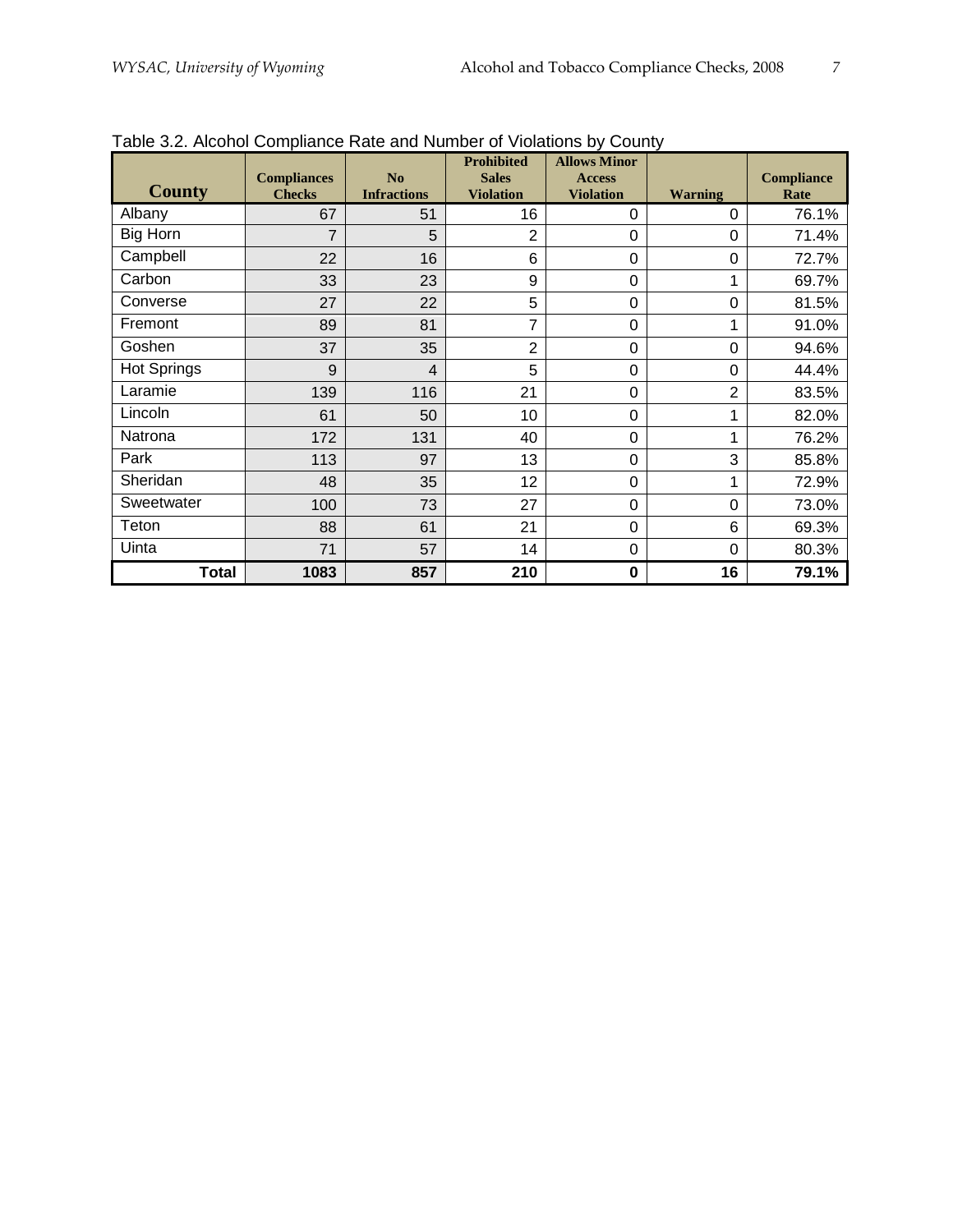#### 3.2. Tobacco Compliance Checks Results

819 tobacco compliance checks were submitted and entered in the database. After removal of null attempts (business was closed) a total of 817 checks were analyzed.

Inspection forms indicating only a warning was issued were considered a violation of compliancy for data analysis purposes, though no citations were issued. Data which represented an unsuccessful attempt because the business was closed were considered a null attempt and not included in the total compliance check count or calculations. Compliance rates were calculated by dividing the number of non-infractions reported by the number of compliance checks performed.

Forms were returned for 16 counties, the same as in 2007, and 33 cities, an increase of 7 from 2007. Table 3.3. displays the tobacco compliance rate and infraction frequency listed by city. Overall statewide compliance was 83.4%, a decrease of 3.6 percentage points from 87.0% in 2007. It should be noted that different cities submitted different amounts of checks between 2007 and 2008 so this comparison should not be considered as a "statewide compliance" but rather a comparison of the overall compliance rates of 2007 and 2008.

The cities of Afton, Cokeville, Dubois, Etna, Evansville, Green River, LaBarge, Midvale, Shoshoni, Ten Sleep, and Torrington all had perfect compliance rates of 100%. The cities of Cheyenne, Douglas, Jackson, Powell, and Riverton all had rates of 90% or greater. The rates for cities of Casper, Kemmerer, and Lander were between 80% and 89.9%. The cities of Alpine, Laramie, Mills, Rawlins, Rock Springs, and Thayne all had compliance rates between 70% and 79.9%, while Evanston and Sheridan were between 60% and 69.9%. Gillette, Thermopolis, and Worland were between 30% and 50% compliant. Lastly, Bar Nunn, Kinnear, and Pavillion had compliance rates of 0%, though these three locations had only a sample size of one.

Results by county, presented in Table 3.4, indicate that Goshen had a perfect compliance rate of 100%. The counties of Converse, Laramie, Park, and Teton all returned compliance rates below 100% and above 90.0%. Fremont, Lincoln, Natrona, and Sweetwater counties had rates between 80% and 89.9%. Albany and Carbon county compliance rates were between 70% and 79.9%. Sheridan and Uinta counties had compliance rates between 60% and 69.9%, while Campbell and Washakie counties were between 50.0% and 59.9% compliant. Hot Springs county was 33.3% compliant, the lowest rate reported.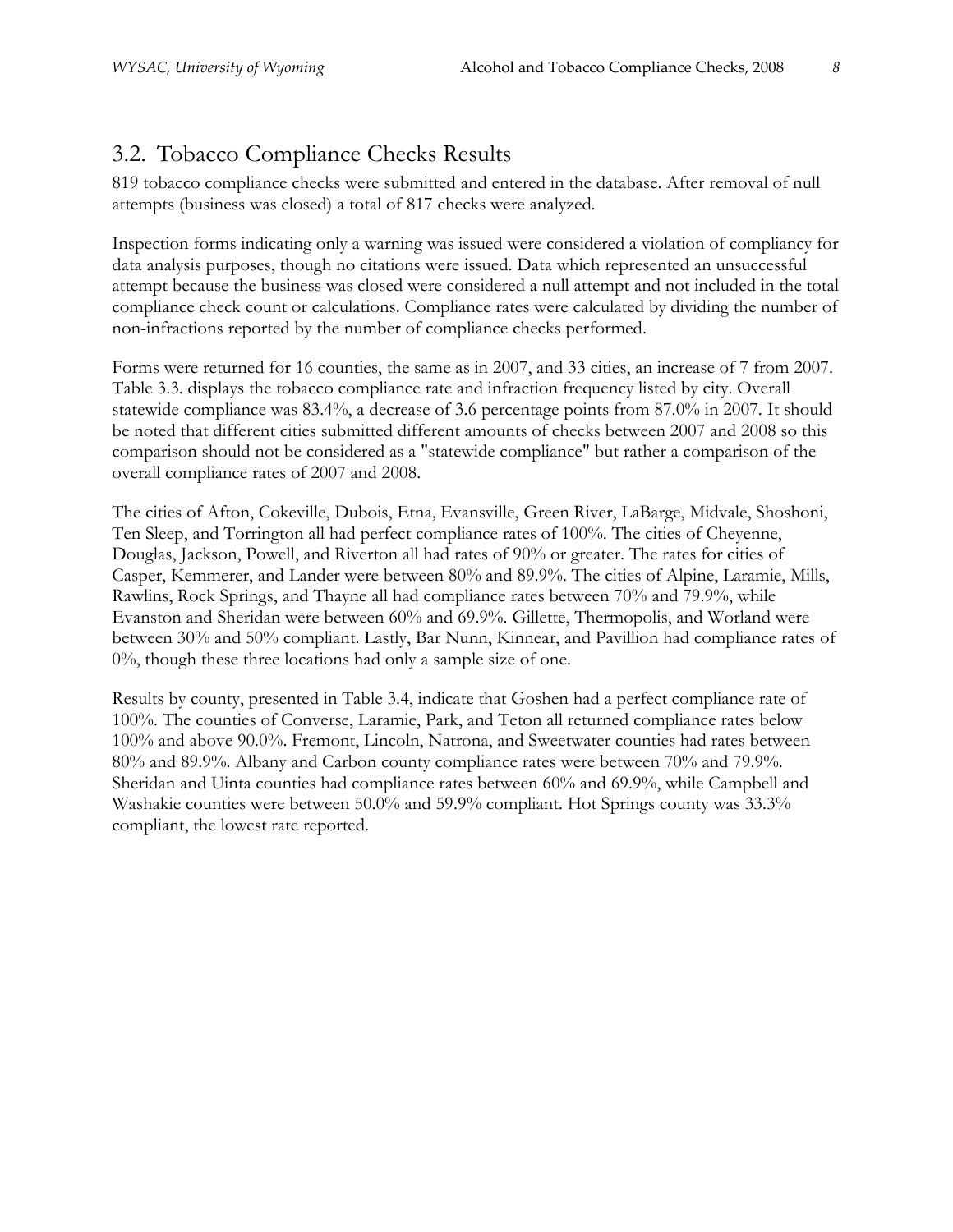| <b>County</b>      | <b>Exploration of the compliance indicated indirect</b> of indications by<br><b>City</b> | <b>Compliance</b><br><b>Checks</b> | N <sub>o</sub><br><b>Infractions</b> | <b>Prohibited</b><br><b>Sales</b><br><b>Violation</b> | <u>.</u><br><b>Failure to</b><br>Post<br><b>Violation</b> | <b>Products</b><br><b>Not In Line</b><br>of Sight<br><b>Violation</b> | <b>Warning</b><br><b>Issued</b> | <b>Compliance</b><br>Rate |
|--------------------|------------------------------------------------------------------------------------------|------------------------------------|--------------------------------------|-------------------------------------------------------|-----------------------------------------------------------|-----------------------------------------------------------------------|---------------------------------|---------------------------|
| Lincoln            | <b>Afton</b>                                                                             | 11                                 | 11                                   | 0                                                     | 0                                                         | 0                                                                     | $\mathbf 0$                     | 100.0%                    |
| Lincoln            | <b>Alpine</b>                                                                            | 13                                 | 10                                   | 3                                                     | 0                                                         | 0                                                                     | 0                               | 76.9%                     |
| Natrona            | <b>Bar Nunn</b>                                                                          | 1                                  | $\overline{0}$                       | 1                                                     | 0                                                         | 0                                                                     | 0                               | 0.0%                      |
| Natrona            | <b>Casper</b>                                                                            | 147                                | 128                                  | 19                                                    | 0                                                         | 0                                                                     | 0                               | 87.1%                     |
| Laramie            | <b>Cheyenne</b>                                                                          | 150                                | 135                                  | 15                                                    | 0                                                         | 0                                                                     | 0                               | 90.0%                     |
| Lincoln            | <b>Cokeville</b>                                                                         | $\overline{2}$                     | $\overline{2}$                       | $\mathbf 0$                                           | 0                                                         | 0                                                                     | $\pmb{0}$                       | 100.0%                    |
| Converse           | <b>Douglas</b>                                                                           | 12                                 | 11                                   | 1                                                     | 0                                                         | 0                                                                     | 0                               | 91.7%                     |
| Fremont            | <b>Dubois</b>                                                                            | $\overline{7}$                     | $\overline{7}$                       | 0                                                     | 0                                                         | 0                                                                     | 0                               | 100.0%                    |
| Lincoln            | <b>Etna</b>                                                                              | 1                                  | $\mathbf{1}$                         | 0                                                     | 0                                                         | 0                                                                     | 0                               | 100.0%                    |
| Uinta              | <b>Evanston</b>                                                                          | 35                                 | 24                                   | 11                                                    | 0                                                         | 0                                                                     | 0                               | 68.6%                     |
| Natrona            | <b>Evansville</b>                                                                        | $\overline{2}$                     | $\overline{2}$                       | $\boldsymbol{0}$                                      | 0                                                         | 0                                                                     | $\pmb{0}$                       | 100.0%                    |
| Campbell           | <b>Gillette</b>                                                                          | 18                                 | 9                                    | 9                                                     | 0                                                         | 0                                                                     | 0                               | 50.0%                     |
| Sweetwater         | <b>Green River</b>                                                                       | 9                                  | 9                                    | 0                                                     | 0                                                         | 0                                                                     | 0                               | 100.0%                    |
| Teton              | <b>Jackson</b>                                                                           | 50                                 | 46                                   | 0                                                     | 0                                                         | 0                                                                     | 4                               | 92.0%                     |
| Lincoln            | <b>Kemmerer</b>                                                                          | 11                                 | $9$                                  | $\mathbf 1$                                           | 0                                                         | 0                                                                     | 1                               | 81.8%                     |
| Fremont            | <b>Kinnear</b>                                                                           | 1                                  | $\mathbf 0$                          | $\mathbf 1$                                           | 0                                                         | 0                                                                     | $\pmb{0}$                       | 0.0%                      |
| Lincoln            | LaBarge                                                                                  | $\overline{2}$                     | $\overline{2}$                       | 0                                                     | 0                                                         | 0                                                                     | 0                               | 100.0%                    |
| Fremont            | Lander                                                                                   | 33                                 | 27                                   | 6                                                     | 0                                                         | 0                                                                     | 0                               | 81.8%                     |
| Albany             | Laramie                                                                                  | 68                                 | 54                                   | 14                                                    | 0                                                         | 0                                                                     | 0                               | 79.4%                     |
| Fremont            | <b>Midvale</b>                                                                           | 1                                  | 1                                    | 0                                                     | 0                                                         | 0                                                                     | 0                               | 100.0%                    |
| Natrona            | <b>Mills</b>                                                                             | 12                                 | 9                                    | 3                                                     | 0                                                         | 0                                                                     | $\pmb{0}$                       | 75.0%                     |
| Fremont            | <b>Pavillion</b>                                                                         | $\mathbf{1}$                       | $\overline{0}$                       | 1                                                     | 0                                                         | 0                                                                     | 0                               | 0.0%                      |
| Park               | <b>Powell</b>                                                                            | 12                                 | 11                                   | 1                                                     | 0                                                         | 0                                                                     | 0                               | 91.7%                     |
| Carbon             | <b>Rawlins</b>                                                                           | 26                                 | 19                                   | $\overline{7}$                                        | 0                                                         | 0                                                                     | 0                               | 73.1%                     |
| Fremont            | <b>Riverton</b>                                                                          | 37                                 | 34                                   | 3                                                     | 0                                                         | 0                                                                     | 0                               | 91.9%                     |
| Sweetwater         | <b>Rock Springs</b>                                                                      | 48                                 | 38                                   | 10                                                    | 0                                                         | 0                                                                     | $\pmb{0}$                       | 79.2%                     |
| Sheridan           | <b>Sheridan</b>                                                                          | 33                                 | 23                                   | 10                                                    | 0                                                         | 0                                                                     | 0                               | 69.7%                     |
| Fremont            | Shoshoni                                                                                 | 1                                  | $\mathbf 1$                          | 0                                                     | 0                                                         | 0                                                                     | 0                               | 100.0%                    |
| Washakie           | <b>Ten Sleep</b>                                                                         | 1                                  | 1                                    | 0                                                     | 0                                                         | $\pmb{0}$                                                             | $\pmb{0}$                       | 100.0%                    |
| Lincoln            | <b>Thayne</b>                                                                            | 11                                 | 8                                    | 3                                                     | 0                                                         | $\boldsymbol{0}$                                                      | 0                               | 72.7%                     |
| <b>Hot Springs</b> | <b>Thermopolis</b>                                                                       | 9                                  | 3                                    | 6                                                     | 0                                                         | $\pmb{0}$                                                             | 0                               | 33.3%                     |
| Goshen             | <b>Torrington</b>                                                                        | 40                                 | 40                                   | $\mathsf 0$                                           | $\mathsf 0$                                               | $\pmb{0}$                                                             | 0                               | 100.0%                    |
| Washakie           | Worland                                                                                  | 12                                 | 6                                    | 6                                                     | 0                                                         | 0                                                                     | 0                               | 50.0%                     |
|                    | <b>Total</b>                                                                             | 817                                | 681                                  | 131                                                   | 0                                                         | $\mathbf 0$                                                           | 5                               | 83.4%                     |

Table 3.3. Tobacco Compliance Rate and Number of Infractions by City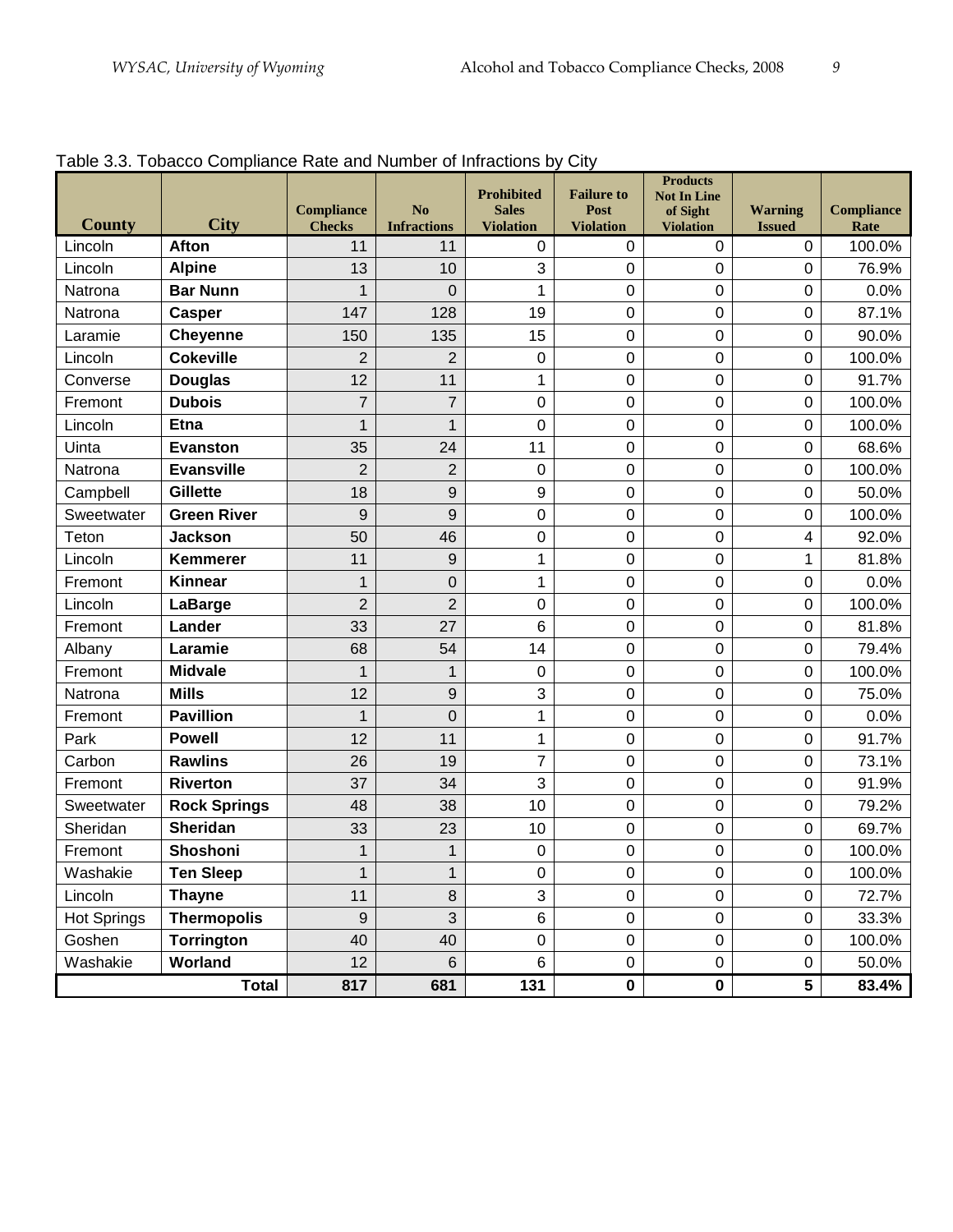| <b>County</b>      | Compliance<br><b>Checks</b> | N <sub>o</sub><br><b>Infractions</b> | <b>Prohibited</b><br><b>Sales</b><br><b>Violation</b> | <b>Failure to</b><br><b>Post Violation</b> | <b>Products Not</b><br>In Line of<br><b>Sight Violation</b> | <b>Warning</b><br><b>Issued</b> | <b>Compliance</b><br>Rate |
|--------------------|-----------------------------|--------------------------------------|-------------------------------------------------------|--------------------------------------------|-------------------------------------------------------------|---------------------------------|---------------------------|
| <b>Albany</b>      | 68                          | 54                                   | 14                                                    | 0                                          | 0                                                           | 0                               | 79.4%                     |
| Campbell           | 18                          | 9                                    | 9                                                     | 0                                          | $\Omega$                                                    | 0                               | 50.0%                     |
| Carbon             | 26                          | 19                                   | 7                                                     | 0                                          | $\Omega$                                                    | $\mathbf 0$                     | 73.1%                     |
| <b>Converse</b>    | 12                          | 11                                   |                                                       | 0                                          | $\mathbf 0$                                                 | $\mathbf 0$                     | 91.7%                     |
| <b>Fremont</b>     | 81                          | 70                                   | 11                                                    | $\mathbf 0$                                | $\Omega$                                                    | 0                               | 86.4%                     |
| Goshen             | 40                          | 40                                   | $\Omega$                                              | 0                                          | $\Omega$                                                    | 0                               | 100.0%                    |
| <b>Hot Springs</b> | 9                           | 3                                    | 6                                                     | 0                                          | $\Omega$                                                    | $\mathbf 0$                     | 33.3%                     |
| Laramie            | 150                         | 135                                  | 15                                                    | 0                                          | $\Omega$                                                    | 0                               | 90.0%                     |
| Lincoln            | 51                          | 43                                   | $\overline{7}$                                        | 0                                          | $\Omega$                                                    | 1                               | 84.3%                     |
| <b>Natrona</b>     | 162                         | 139                                  | 23                                                    | 0                                          | $\mathbf 0$                                                 | $\mathbf 0$                     | 85.8%                     |
| Park               | 12                          | 11                                   | 1                                                     | $\mathbf 0$                                | $\Omega$                                                    | $\mathbf 0$                     | 91.7%                     |
| <b>Sheridan</b>    | 33                          | 23                                   | 10                                                    | $\pmb{0}$                                  | $\Omega$                                                    | 0                               | 69.7%                     |
| <b>Sweetwater</b>  | 57                          | 47                                   | 10                                                    | 0                                          | $\mathbf 0$                                                 | $\mathbf 0$                     | 82.5%                     |
| <b>Teton</b>       | 50                          | 46                                   | 0                                                     | 0                                          | $\Omega$                                                    | 4                               | 92.0%                     |
| <b>Uinta</b>       | 35                          | 24                                   | 11                                                    | 0                                          | 0                                                           | 0                               | 68.6%                     |
| Washakie           | 13                          | $\overline{7}$                       | 6                                                     | 0                                          | $\mathbf 0$                                                 | $\mathbf 0$                     | 53.8%                     |
| <b>Total</b>       | 817                         | 681                                  | 131                                                   | $\pmb{0}$                                  | $\mathbf 0$                                                 | 5                               | 83.4%                     |

Table 3.4. Tobacco Compliance Rate and Number of Infractions by County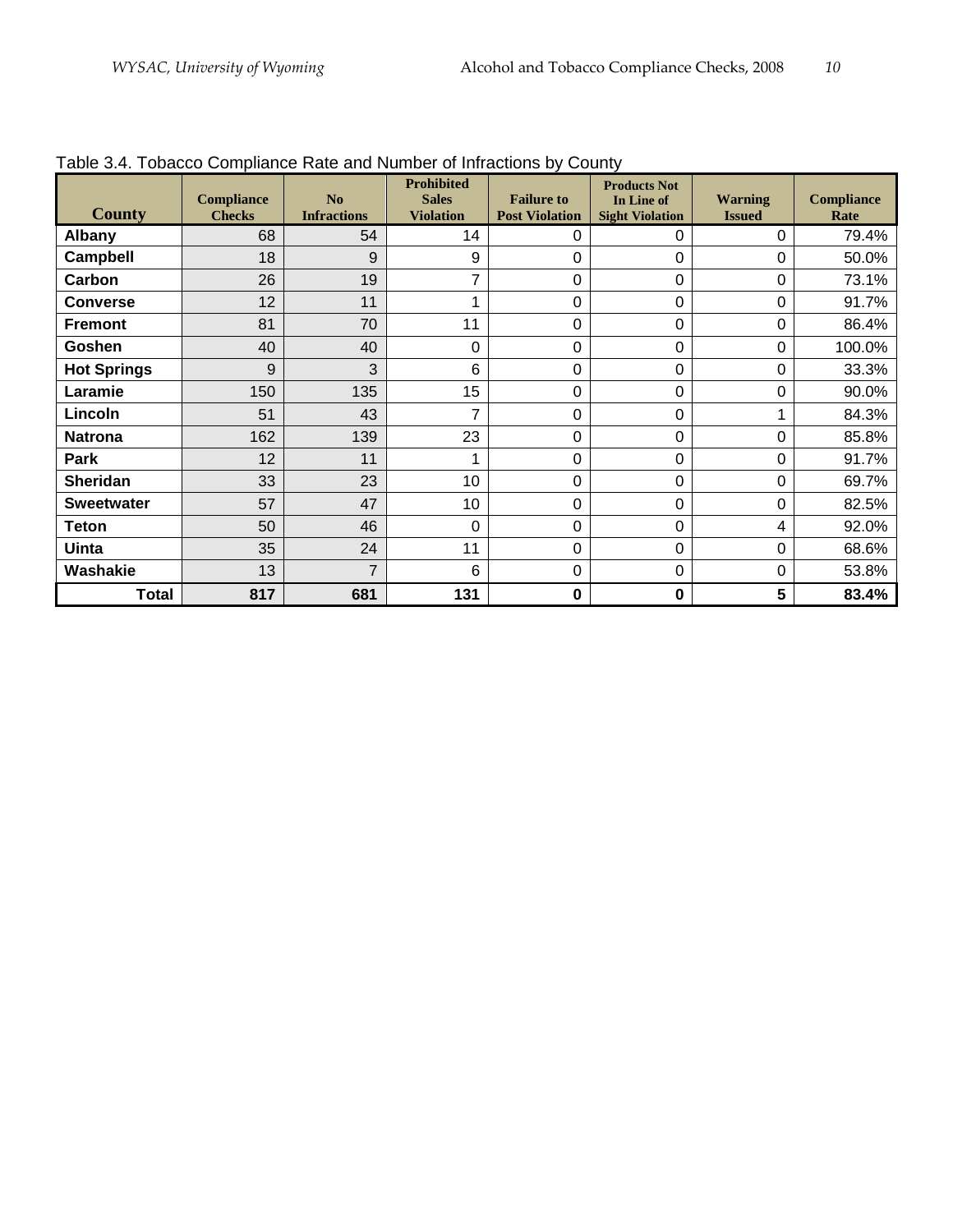#### **4. Recommendations**

The following is a list of recommendations to consider regarding data collection for the Wyoming Tobacco and Alcohol Compliance Program. WYSAC believes that integration of all or some of these recommendations would sustainably improve the quality of data collected and increase the amount of analyses that could be preformed. The following recommendations are for compliance forms in general. Some of these issues may already be addressed individually in either the alcohol or tobacco form, though not in both.

#### 4.1. Recommendations for Compliance Inspection Forms

- 1. **Standardized forms**: A number of compliance forms differed from each other. This can cause inconsistency in filling them out as well as limiting comparative ability between cities or counties. If at all possible, it would be recommended that all cities and counties use the same forms in order to make valid comparisons. Additionally, creating alcohol and tobacco forms that are more similar may help relieve issues of incomplete forms and make data more consistent and useful.
- 2. **Warnings***:* Warnings are neither a citation nor do they warrant "congratulations." On some forms this fact posed a problem because it was impossible to assign a value for warnings when one was given. All forms should have a warnings checkbox.
- 3. **Bond Schedule Limits:** Often forms were not completely filled out; especially the bond schedule section. In addition, the bond schedule section was usually limited to 1-3 offenses; however, in some cases the bond schedule needs to be adjusted for 4 (or greater) offenses. A few forms included this option already, and it is recommended that a box be placed on all other forms to allow for a "4 or more" value.
- 4. **Null Attempts**: Occasionally officers would attempt to check the compliance of an establishment but the establishment was closed, out of business, or no longer selling alcohol or tobacco. It is suggested that a null attempt variable or value be added to the form in order to denote that an attempt was made but was unsuccessful. This would help prevent officers from coding a null attempt incorrectly as a "congratulations" or "no infractions."
- 5. **Measurement Error**: In order to minimize measurement error or entry error, it might be helpful to produce a guide for officers on how to fill out this form. There was a great deal of variation concerning how officers completed these forms, both between officers and between cities/counties. Standardizing the completion of these forms by creating a short list of guidelines for officers to reference is suggested.